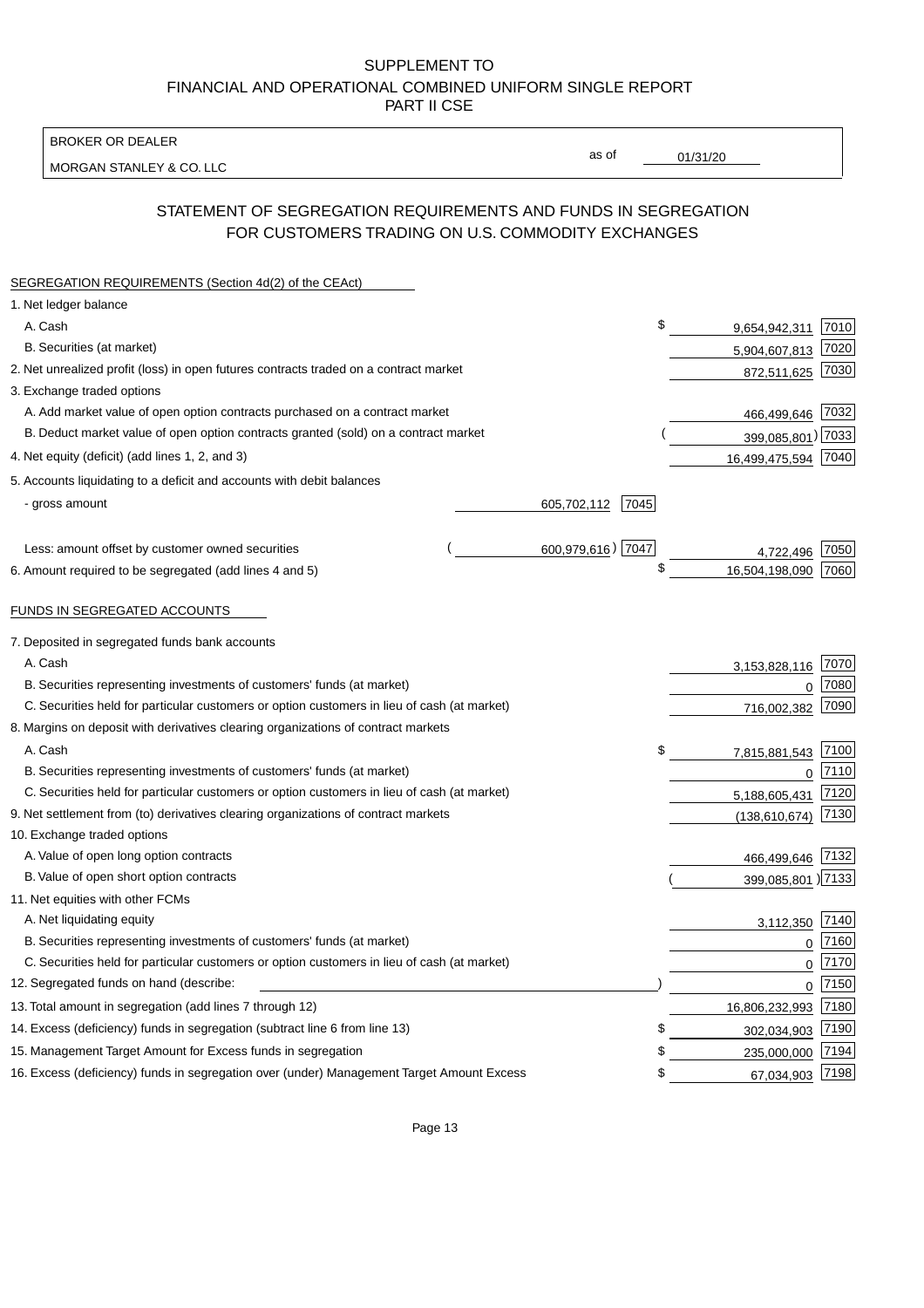| <b>BROKER OR DEALER</b><br>MORGAN STANLEY & CO. LLC |                                                                                                          |       |          |
|-----------------------------------------------------|----------------------------------------------------------------------------------------------------------|-------|----------|
|                                                     |                                                                                                          | as of | 01/31/20 |
|                                                     | STATEMENT OF SEGREGATION REQUIREMENTS AND FUNDS IN SEGREGATION<br>FOR CUSTOMERS' DEALER OPTIONS ACCOUNTS |       |          |

| 1. Amount required to be segregated in accordance |           |        |
|---------------------------------------------------|-----------|--------|
| with Commission regulation 32.6                   | \$        | 7200   |
| 2. Funds in segregated accounts                   |           |        |
| A. Cash                                           | $0$  7210 |        |
| B. Securities (at market)                         | $0$  7220 |        |
| C. Total                                          |           | 7230   |
| 3. Excess (deficiency) funds in segregation       |           |        |
| (subtract line 2.C from line 1)                   |           | 0 7240 |
|                                                   |           |        |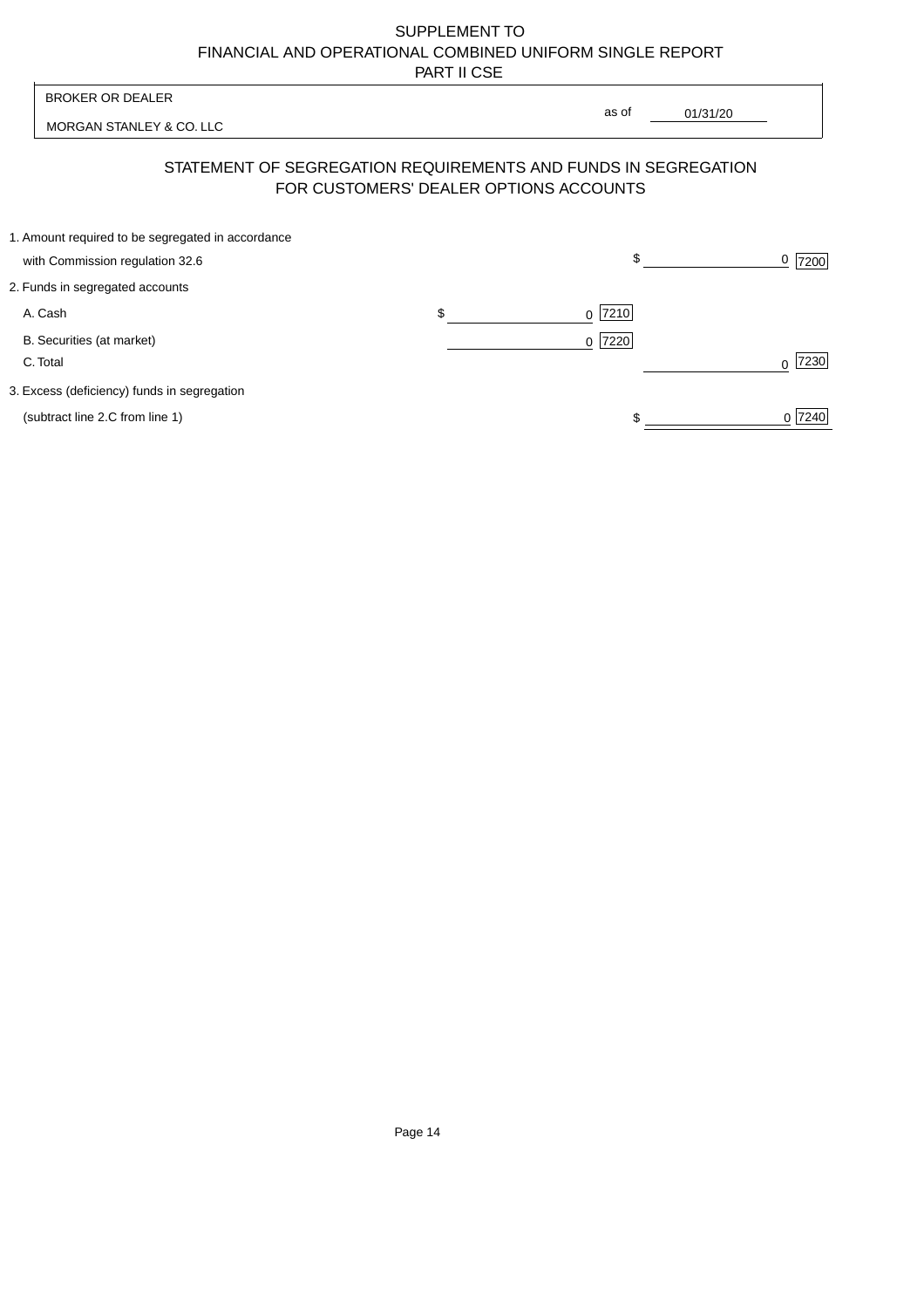PART II CSE

| BROKER OR DEALER         |       |          |
|--------------------------|-------|----------|
| MORGAN STANLEY & CO. LLC | as of | 01/31/20 |
|                          |       |          |

# STATEMENT OF SECURED AMOUNTS AND FUNDS HELD IN SEPARATE ACCOUNTS PURSUANT TO COMMISSION REGULATION 30.7

#### FOREIGN FUTURES AND FOREIGN OPTIONS SECURED AMOUNTS

| Amount required to be set aside pursuant to law, rule or regulation of a foreign government<br>or a rule of a self-regulatory organization authorized thereunder |  |                     | \$<br>0             | 7305 |
|------------------------------------------------------------------------------------------------------------------------------------------------------------------|--|---------------------|---------------------|------|
| 1. Net ledger balance - Foreign Futures and Foreign Option Trading - All Customers                                                                               |  |                     |                     |      |
| A. Cash                                                                                                                                                          |  |                     | \$<br>3,803,481,775 | 7315 |
| B. Securities (at market)                                                                                                                                        |  |                     | 2,194,784,770       | 7317 |
| 2. Net unrealized profit (loss) in open futures contracts traded on a foreign board of trade                                                                     |  |                     | (739, 699, 991)     | 7325 |
| 3. Exchange traded options                                                                                                                                       |  |                     |                     |      |
| A. Market value of open option contracts purchased on a foreign board of trade                                                                                   |  | 7,461,360           | 7335                |      |
| B. Market value of open contracts granted (sold) on a foreign board of trade                                                                                     |  | (8, 123, 286)       | 7337                |      |
| 4. Net equity (deficit) (add lines 1.2. and 3.)                                                                                                                  |  |                     | \$<br>5,257,904,628 | 7345 |
| 5. Accounts liquidating to a deficit and accounts with                                                                                                           |  |                     |                     |      |
| debit balances - gross amount                                                                                                                                    |  | 7351<br>265,288,443 |                     |      |
| Less: amount offset by customer owned securities                                                                                                                 |  | 264,120,588) 7352   | 1,167,855           | 7354 |
| 6. Amount required to be set aside as the secured amount - Net Liquidating Equity Method (add lines 4 and 5)                                                     |  | \$<br>5,259,072,483 | 7355                |      |
| 7. Greater of amount required to be set aside pursuant to foreign jurisdiction (above) or line 6.                                                                |  | \$<br>5,259,072,483 | 7360                |      |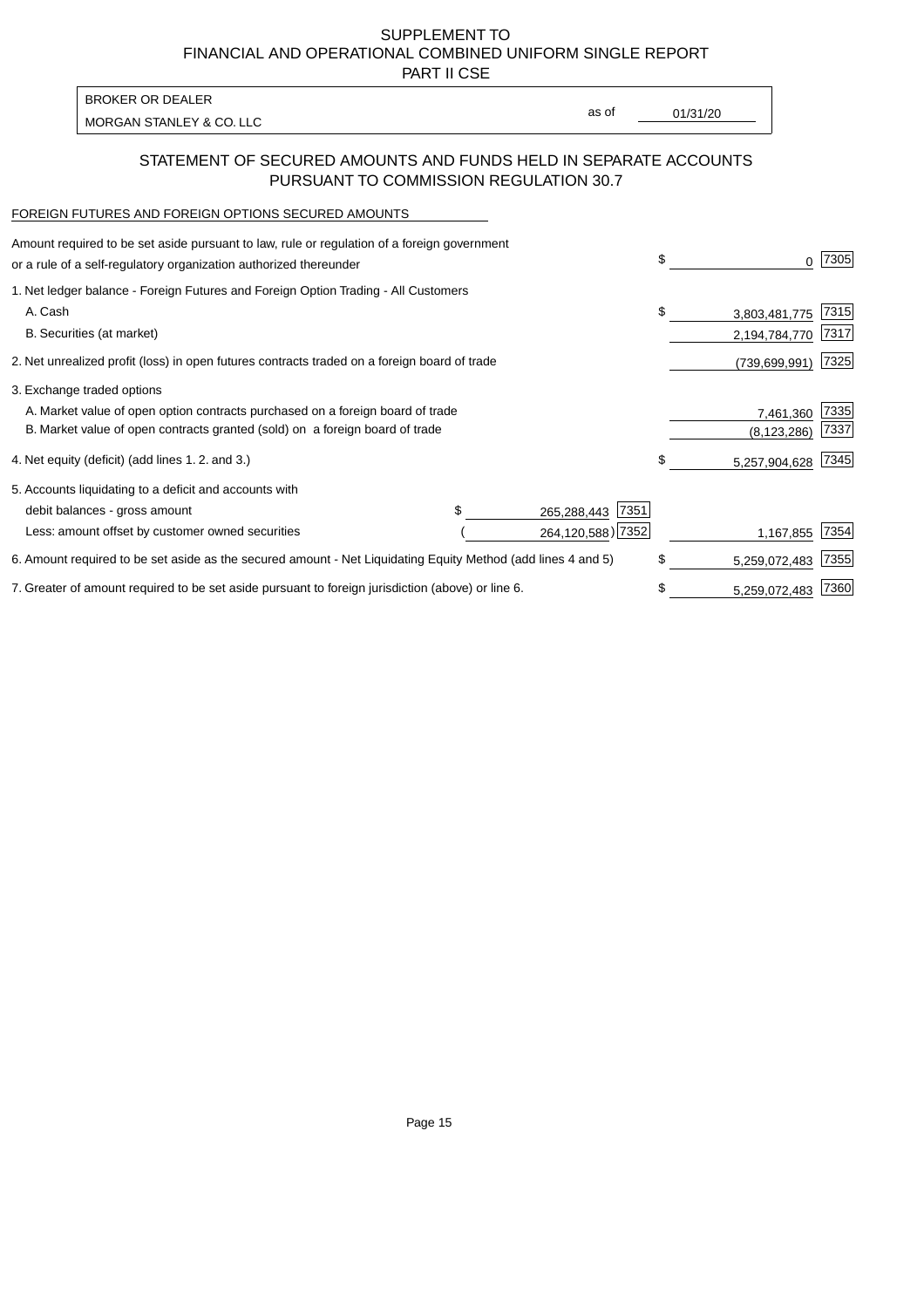BROKER OR DEALER

MORGAN STANLEY & CO. LLC

01/31/20 as of

# STATEMENT OF SECURED AMOUNTS AND FUNDS HELD IN SEPARATE ACCOUNTS PURSUANT TO COMMISSION REGULATION 30.7

### FUNDS DEPOSITED IN SEPARATE REGULATION 30.7 ACCOUNTS

| 1. Cash in banks                                                                       |      |                                     |                          |
|----------------------------------------------------------------------------------------|------|-------------------------------------|--------------------------|
| A. Banks located in the United States                                                  | \$   | 478,300,728 7500                    |                          |
| B. Other banks qualified under Regulation 30.7                                         |      |                                     |                          |
| Name(s):                                                                               | 7510 | 460,903,380 7520 \$                 | 939,204,108 7530         |
| 2. Securities                                                                          |      |                                     |                          |
| A. In safekeeping with banks located in the United States                              | \$   | 346,207,481 7540                    |                          |
| B. In safekeeping with other banks qualified under Regulation 30.7                     |      |                                     |                          |
| Name(s):                                                                               | 7550 | $0$  7560                           | 346,207,481 7570         |
| 3. Equities with registered futures commission merchants                               |      |                                     |                          |
| A. Cash                                                                                | \$   | 7580<br>13,238,801                  |                          |
| <b>B.</b> Securities                                                                   |      | $0$ 7590                            |                          |
| C. Unrealized gain (loss) on open futures contracts                                    |      | 7600<br>1,738,421                   |                          |
| D. Value of long option contracts                                                      |      | $0$ 7610                            |                          |
| E. Value of short option contracts                                                     |      | $0)$ 7615                           | 14,977,222 7620          |
| 4. Amounts held by clearing organizations of foreign boards of trade                   |      |                                     |                          |
| Name(s):                                                                               | 7630 |                                     |                          |
| A. Cash                                                                                | \$   | $0$ 7640                            |                          |
| <b>B.</b> Securities                                                                   |      | 7650<br>0                           |                          |
| C. Amount due to (from) clearing organizations - daily variation                       |      | 7660<br>0                           |                          |
| D. Value of long option contracts                                                      |      | 0 7670                              |                          |
| E. Value of short option contracts                                                     |      | $0$ ) 7675                          | $0^{7680}$               |
| 5. Amounts held by members of foreign boards of trade                                  |      |                                     |                          |
| Name(s):                                                                               | 7690 |                                     |                          |
| A. Cash                                                                                | \$   | 3,038,806,369 7700                  |                          |
| <b>B.</b> Securities                                                                   |      | 1,848,577,289 7710                  |                          |
| C. Unrealized gain (loss) on open futures contracts                                    |      | $(741, 438, 412)$ 7720              |                          |
| D. Value of long option contracts                                                      |      | 7,461,360 7730                      |                          |
| E. Value of short option contracts                                                     |      | $(8, 123, 286)$ <sup>)</sup> [7735] | 4,145,283,320 7740       |
| 6. Amounts with other depositories designated by a foreign board of trade              |      |                                     |                          |
| Name(s):                                                                               | 7750 |                                     | 0 7760                   |
| 7. Segregated funds on hand (describe:                                                 |      |                                     | 0 7765                   |
| 8. Total funds in separate section 30.7 accounts                                       |      |                                     | 5,445,672,131 7770<br>\$ |
| 9. Excess (deficiency) set Aside Funds for Secured Amount (subtract Line 7 Secured     |      |                                     |                          |
| Statement page 15 from Line 8)                                                         |      |                                     | 186,599,648 7380<br>\$   |
| 10. Management Target Amount for Excess funds in separate section 30.7 accounts        |      |                                     | 140,000,000 7780<br>\$   |
| 11. Excess (deficiency) funds in separate 30.7 accounts over (under) Management Target |      |                                     | 46,599,648 7785<br>\$    |
|                                                                                        |      |                                     |                          |

Page 16